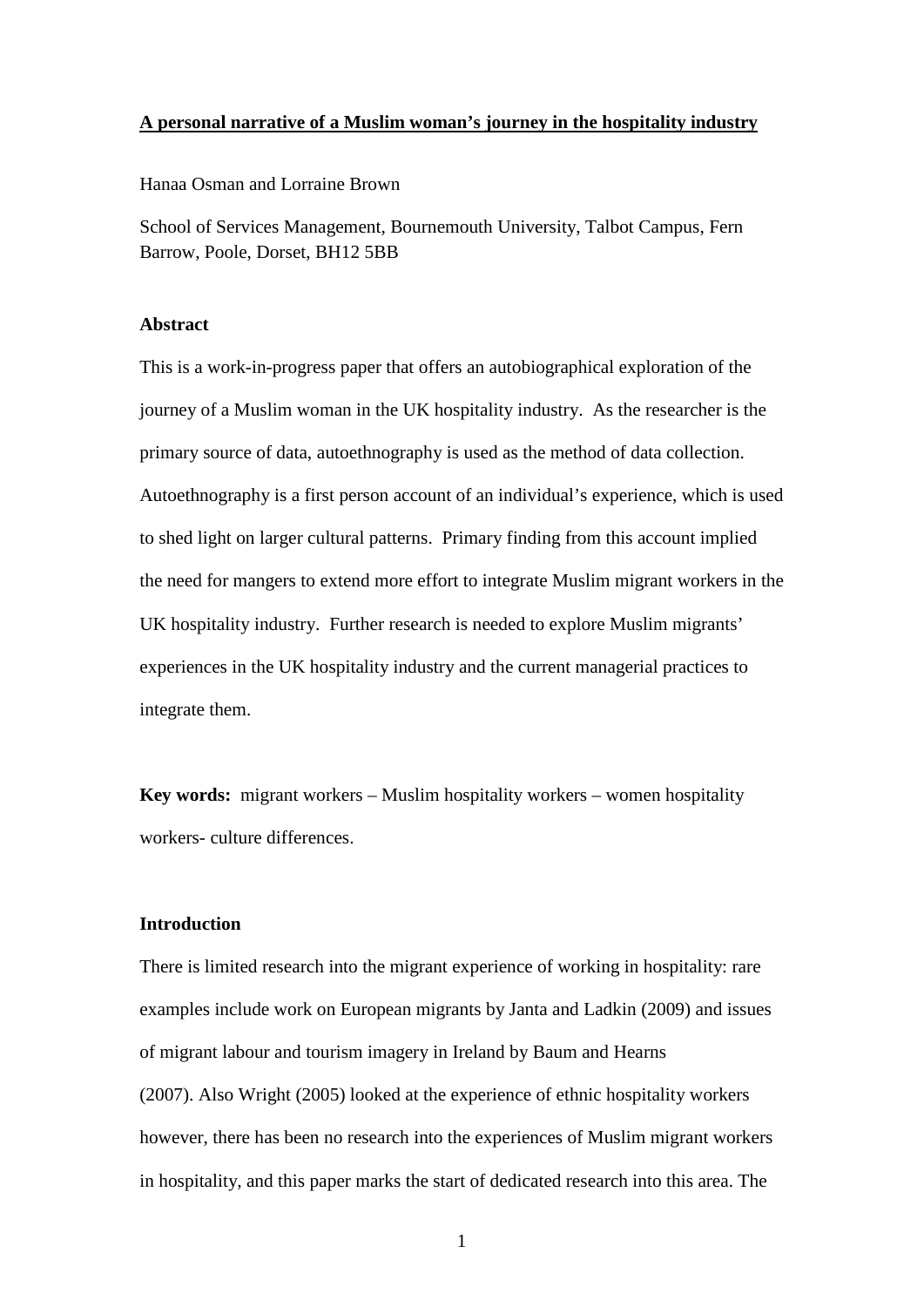increasing presence of migrants in hospitality implies the need for management to take into account differing needs that arise from cultural differences from the host population. As this paper will show, the faith practised by migrants has a significant impact on their working life; its influence is not confined to the private sphere. By documenting the challenges posed by faith for the Muslim hospitality worker, it is hoped that implications for management can be drawn.

This paper aims to use my experience of working in the UK hospitality industry as a foreign-born Muslim woman to illuminate the challenges posed by the Muslim section of the hospitality industry for management. The relevance of this topic lies in the observation that migrants make up 40% of the hospitality workforce.

## **A cry for freedom**

I was brought up in a Muslim culture which posed many restrictions on me as a little girl and later as a young woman. Only few opportunities were available to me in the way of developing my social skills or expressing myself. A girl is not expected to argue or express her frustration with having fewer opportunities in life. I grow up resenting the idea of being of an inferior status "And they (women) have rights similar to those (of men) over them, and men are a degree above them." (Qur'an 2:228). However, this is by no means a criticism of Islam or Islamic cultures; it is only a description of my background that has greatly influenced my experience in the UK hospitality industry.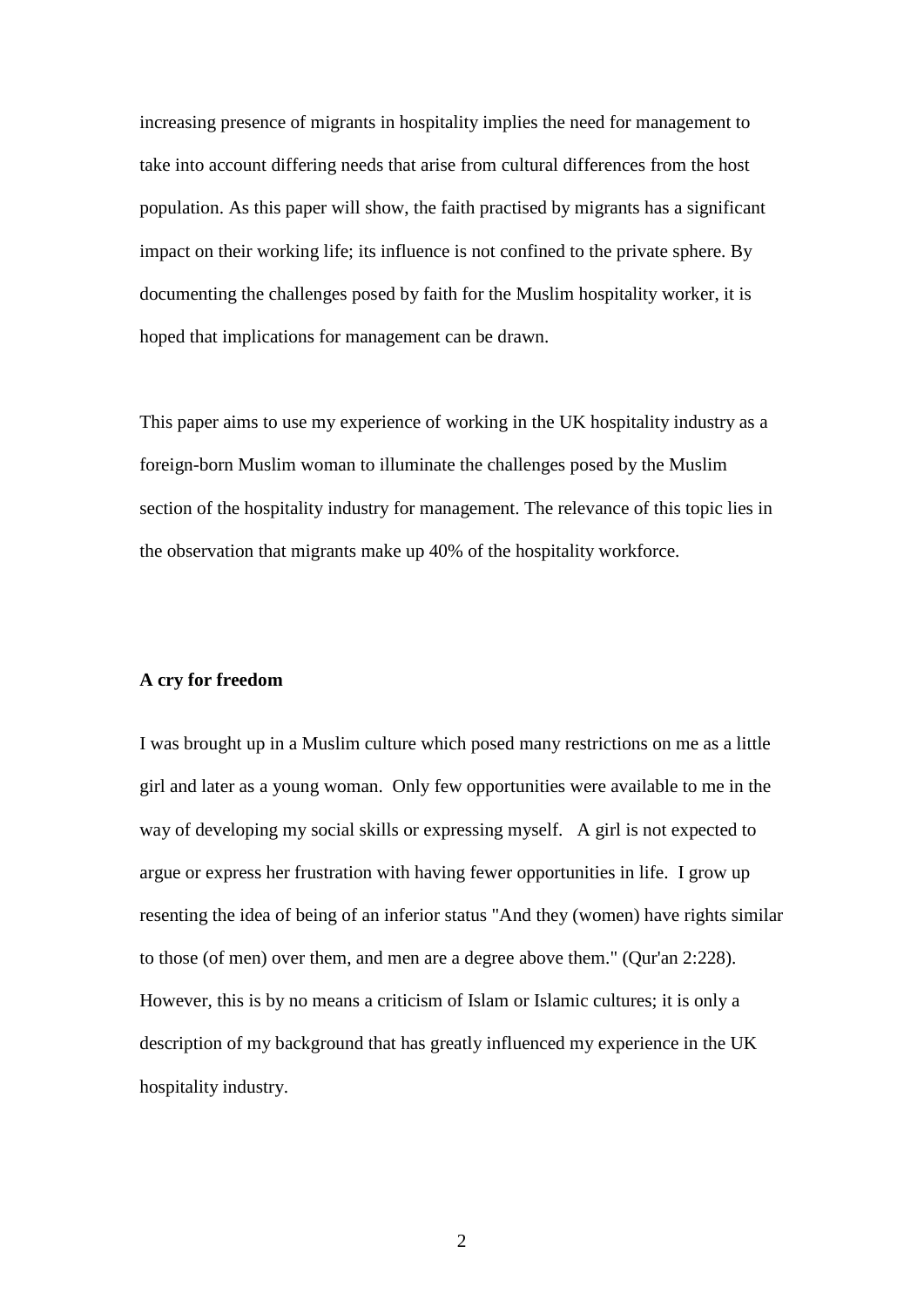## **The Journey starts**

As a distinct student, I was granted a scholarship to study for my PhD in the UK. This didn't only provide me with a higher degree in education but also with the freedom and growth that I desired. These observations find their echo in previous research into international student adjustment – the sojourn in a new country is portrayed as a therapeutic journey of self-discovery (Brown 2009; Hayes 2007; Madison 2006).

I sat down quietly in my hotel room in London reflecting on the hard life journey I took to get there. I knew deep down that my family would rather have me at home. If it wasn't for education, which they valued greatly, I wouldn't be here. After all and according to Hadith (Prophit Mohammed's teaching) a Muslim woman is not allowed to travel on her own for more than three nights. Abu Saeed 'reported the saying of Prophet Mohammed, (PBUH), 'it is not permitted for a woman who brings faith in Allah and the Last Day to make a journey of more than three days unless she is accompanied by either her father, brother, husband, son or a relative who is her Mahram'. Furthermore, a woman in Islam is only permitted to leave home for legitimate reasons such as visiting parents or family or fulfilling Islamic duties. I was there to stay alone for four years so was already committing a sin.

Every time I phoned my mother I heard sadness in her voice. She tried hard to hide her struggle with the idea of me living alone in a non Muslim country. My parents were burdened with the thought of me straying from our customs and religion. Islam holds a high regards for parents. They must be obeyed in everything except in God's disobedience. The holy Quran stated "Thy Lord hath decreed that ye worship none but Him, and that ye be kind to parents. Whether one or more attain old age in thy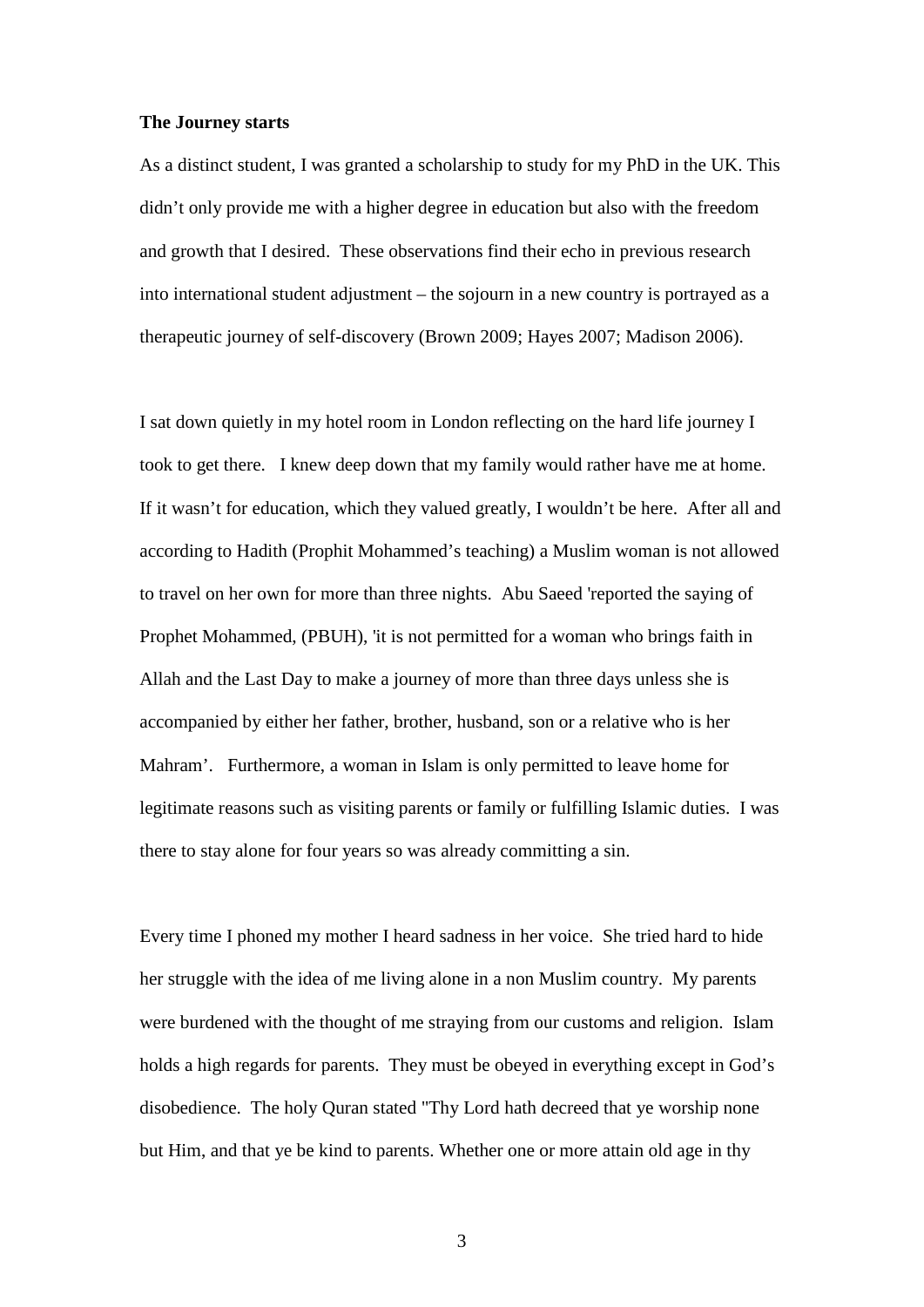life, say not to them a word of contempt, nor repel them, but address them in terms of honour." (17: 23, 24). With this deeply rooted respect and regard I've held for my parents, I struggled with their struggles and fear over me. It was a heavy baggage I carried along with me on my long journey in the UK and affected my life experiences over there. It was my frame of reference that stood between me and the things I encountered while working in the UK hospitality industry. The conflict between cultural and familial expectations is echoed in research by Brown (2009) and is particularly intensified among those from a collectivist culture, where obedience is generally expected (Triandis et al. 1988).

I took the train to Glasgow, my new home for the following 4 years. It was snowing and I had never seen snow in my life. It was exciting but scary. I went to a bed and breakfast to spend the night. To my surprise, I couldn't understand the man in the hotel. People in Glasgow spoke with a dialect that was hard for me to understand. The role of contrasting weather and of foreign language use in the experience of culture shock is noted in research into sojourner adjustment by Brown and Holloway (2008).

I had trouble finding accommodation and found little help from the university's accommodation office. Being brought up as a Muslim woman, who has never been permitted to be alone in a foreign place, I expected to be looked after by the university as I was by my family at home. The shock I experienced finds explanation in the contrast between the individualist culture of independence and the collectivist culture of protection of group members (Ward et al. 2001): did I cherish more the sometimes claustrophobic care I received at home or the lonely freedom offered in the West?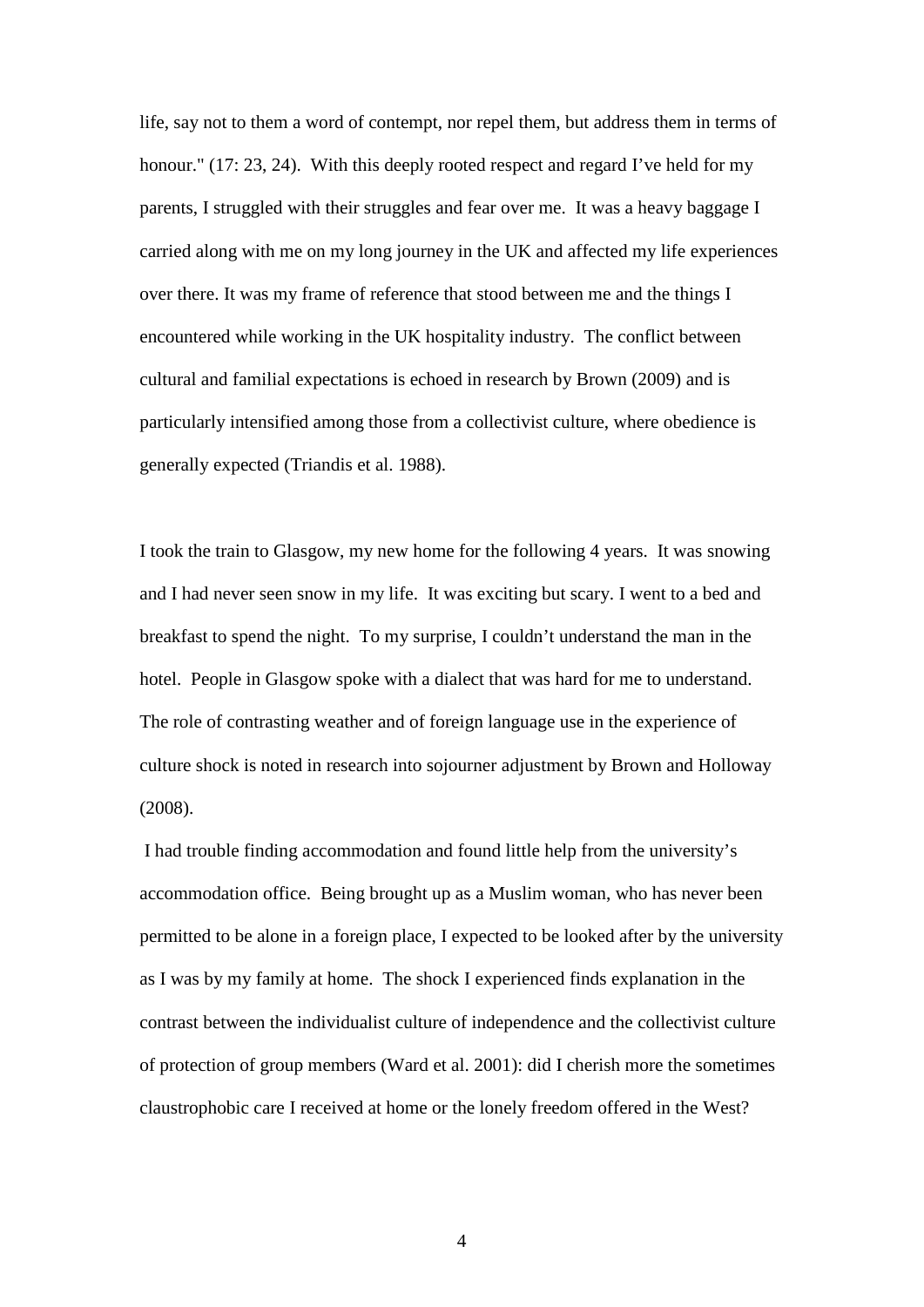## **My first experience in the UK hospitality industry**

After I felt somewhat settled, I started seeking employment opportunities in the hospitality industry in order to gain work experience. I applied to a number of hotels but a UK work experience was required. I later spotted a restaurant round the corner from home where I applied for work. It was an Italian Bistro, a popular place for young professionals in the area. The manager whom I had the interview with was Italian from Sicily so was his assistant. During the interview I spoke about my education and practical experience abroad. The manager, however, expressed more interest in my appearance and paid little attention to my qualifications. He decided to give me the job as I passed his inspection.

Although happy to have found a job, I wasn't comfortable with the way I was hired. It was obvious from the interview that I may be subjected to some sort of harassment. I cringed at the prospect of being harassed by the manager. Except for highly legitimate reasons, the mere mixing of men and woman is in opposition to Islamic law. "And when you ask the ladies for anything, ask them from before a screen. That makes for greater purity for your hearts and for theirs" (Holy Quran, 33: 53). This is because working or mixing with men in private is believed to lead to consequences where women may find themselves in risky territories. Thus before I started work, I was caught in conflict between my need to work and attachment to my faith. For Muslims living in secular society, there is often tension between the need to operate successfully in the new culture and to maintain their faith (Esack 1993; Brown 2009).

Sexual harassment was a common practice in this restaurant carried out by the Sicilian Manager and his assistant. The manager's suggestive remarks made for a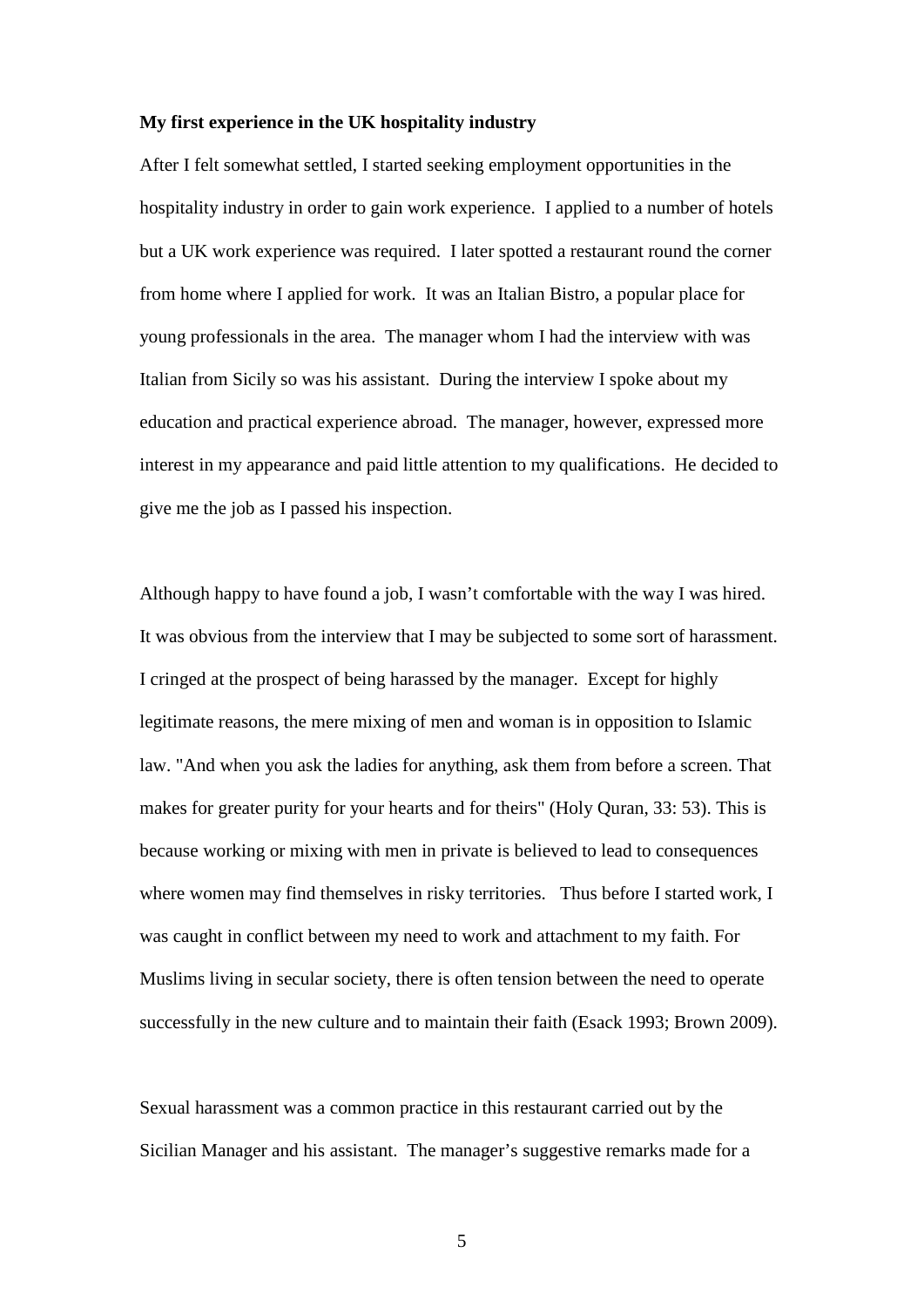stressful environment at work. One night he made a pass at me in his office after we closed cashier. I didn't know what to do. In Arab culture, work superiors are highly respected. This is embedded in our high-power-distance culture where we acknowledge and accept that power in organisations is not distributed equally. According to the cultural scale of Hofstede's analysis ((Hofstede, 1991), Arab cultures score 80 on the scale compared to the UK which scores 35. Therefore, to me a manager demands respect and blind obedience. Torn between my religion and work, I still resisted and managed to leave unharmed. I grew frightened, shocked, as well as scared for my job. I felt guilty for not adhering to the teachings of Islam which would have saved me from all that. Had I followed Islam closely and didn't allow myself to accept a job in such a doubtful environment, none of that would have happened. Islam advices us to steer away from any doubts "That which is lawful is clear and that which is unlawful is clear. Between the two are doubtful matters that only a few people have knowledge about. Whoever avoids these doubtful matters absolves himself of blame with respect to his religion and his honour." (al-Bukhari and Muslim).

Clearly, sexual harassment is a source of distress for all women of all religious and cultural backgrounds, and a problem that should be eradicated in the industry (Gilbert et al, 1998), however I would argue that the stress caused by incidences of harassment is increased among migrants who have limited social support networks and whose religious values have kept them shielded from contact with men in the origin culture.

## **Opportunities vs. taboos**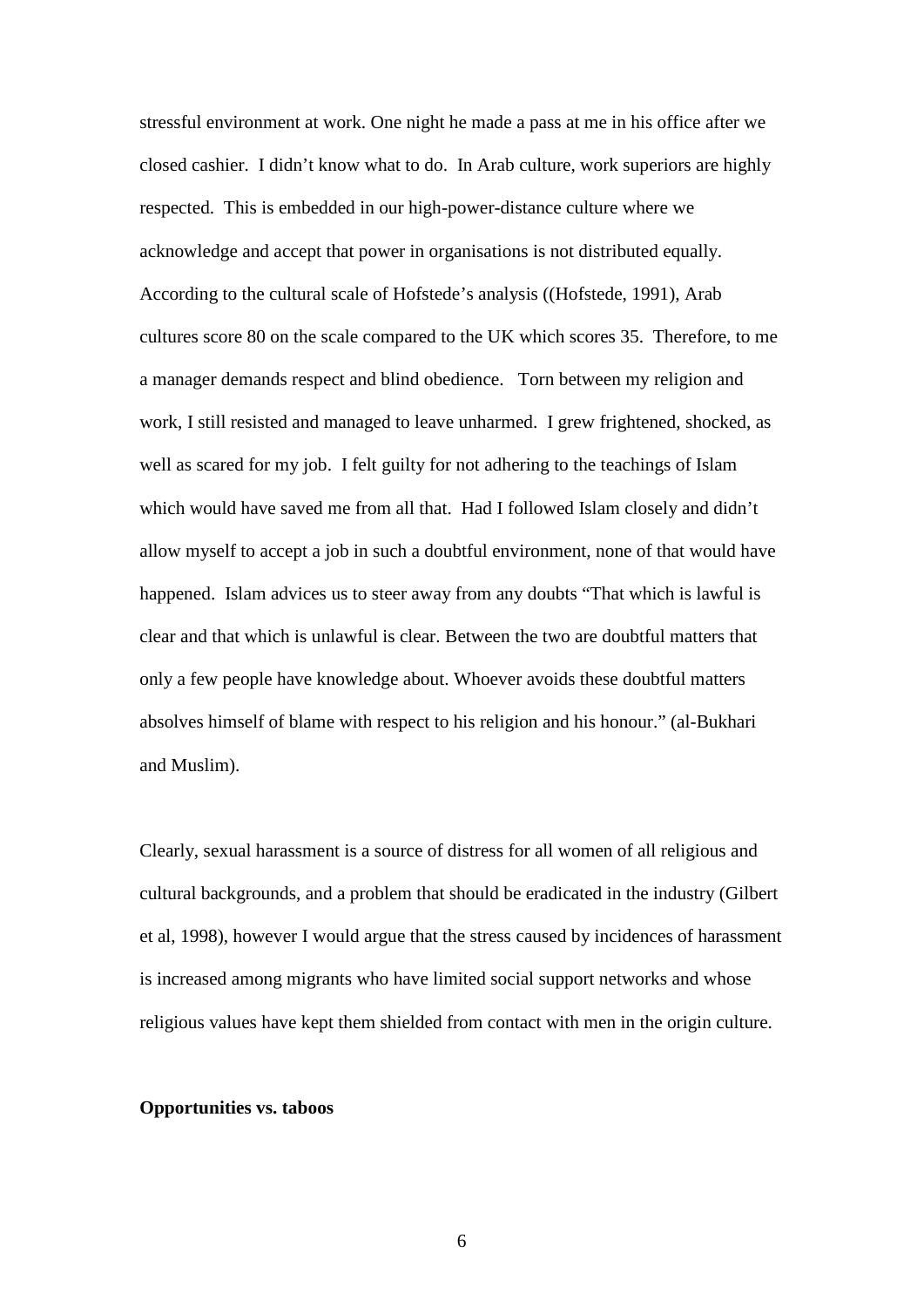I was assigned to work behind the bar on busy Saturday nights. I struggled with the idea of serving alcohol. I was aware when I joined the hotel school that serving alcohol was inevitable. I tried to avoid it but was willing to do it for the sake of my career. Alcohol is considered an intoxicant and is forbidden in Islam. People do not realise the severity of Islamic law on alcohol. It is not only the consumption of it that is prohibited; it is an array of situations that surrounds it. According to Hadith, "Truly, Allah has cursed *khamr* (alcohol) and has cursed the one who produces it, the one for whom it is produced, the one who drinks it, the one who serves it, the one who carries it, the one for whom it is carried, the one who sells it, the one who earns from the sale of it, the one who buys it, and the one for whom it is bought" (At-Tirmidhi and Ibn Majah). This Hadith albeit debatable; reflects many Muslims' view about alcohol. The conflict arises again for Muslims between religious values and the values of the host country, and one that is pointed to in Brown's (2009) study of international Muslim students, many of whom chose to live with Muslim students in a bid to avoid such tension.

With the previously explained gravity of forbidding Alcohol, it is understandable how one could feel guilty on a subconscious level serving it. There was also the thought of my family back home finding out about where I worked. The need to hide myself applied to both my family at home and colleagues in the UK: the myths and prejudices surrounding Islam in present times led to my wariness about disclosing my faith unnecessarily. As Omar (2006) states, life for a Muslim in the West is characterised by turmoil and tension.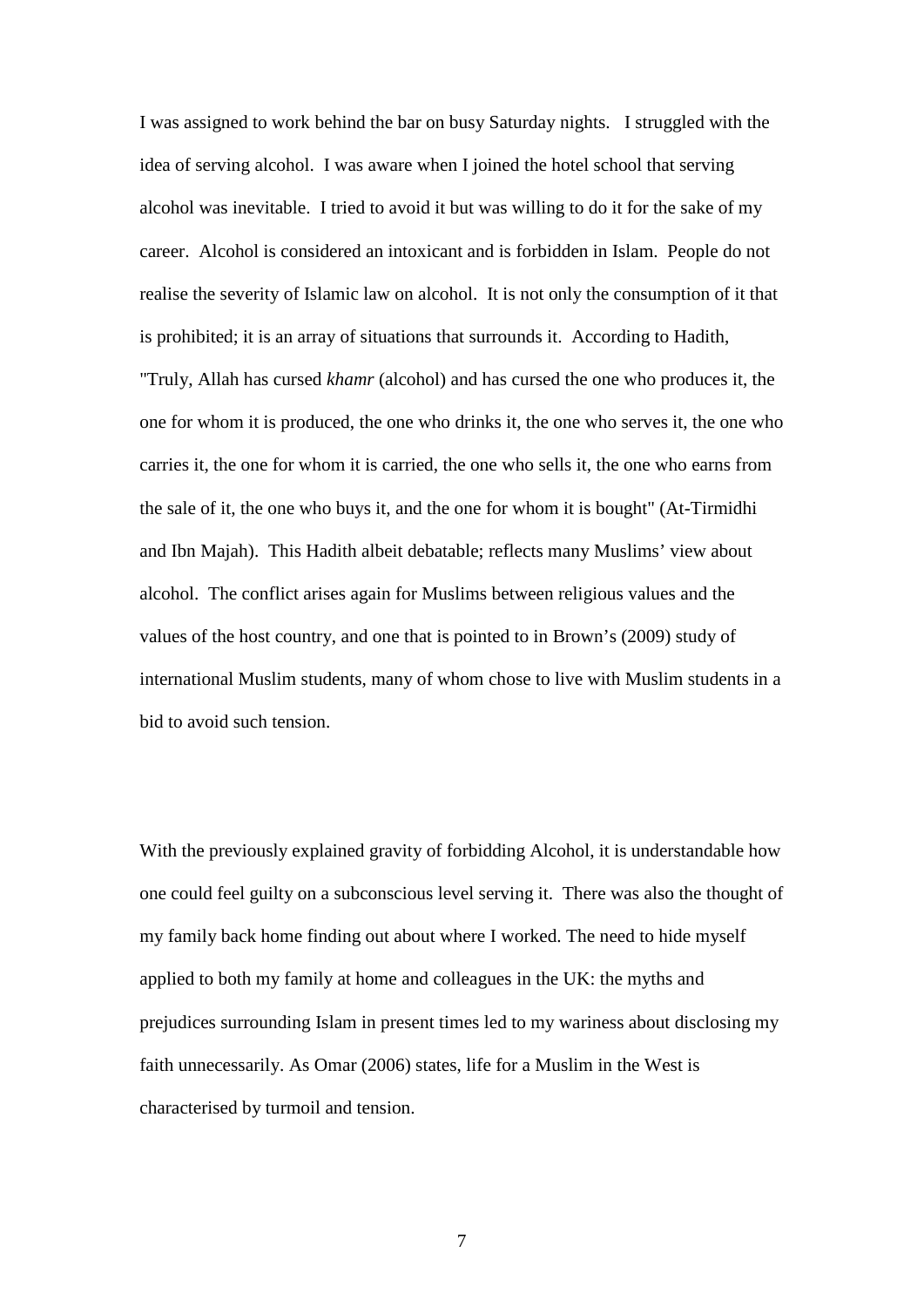As this commentary reveals, my time in the restaurant marked a period of guilt and discomfort, brought about by feelings that I was being disloyal to my faith. Bochner (1986) explains that it is common for sojourners to look for the reassurance of cultural points of similarity, which were hard for me to find. These feelings of alienation are typically associated with the early period of culture shock (Ward et al. 2001; Brown and Holloway 2008); feelings that management could work to offset.

## **Conclusion**

Migrants make up over a third of the hospitality workforce, yet little research has looked at their experiences, and no research has been conducted into the Muslim migrant experience. This study is the first of its kind, offering an autoethnographic account of my time working in a UK restaurant**.** It provided an insight into the experiences and challenges I had encountered as a Muslim woman during my first year working in the UK hospitality industry. It was apparent that little or no effort was extended from managers to try to orientate or integrate me into my new work environment. Further research is needed to explore Muslim migrants' experiences in the hospitality industry in the UK and the current managerial attempts to learn about, understand, tolerate and accommodate their differences.

## **References**

Baum, T., and Hearns, N. (2007) Place, people and interpretation: issues of migrant labour and tourism imagery in Ireland, Tourism Recreation Research vol. 32 no. 3 pp. 39-48 2007.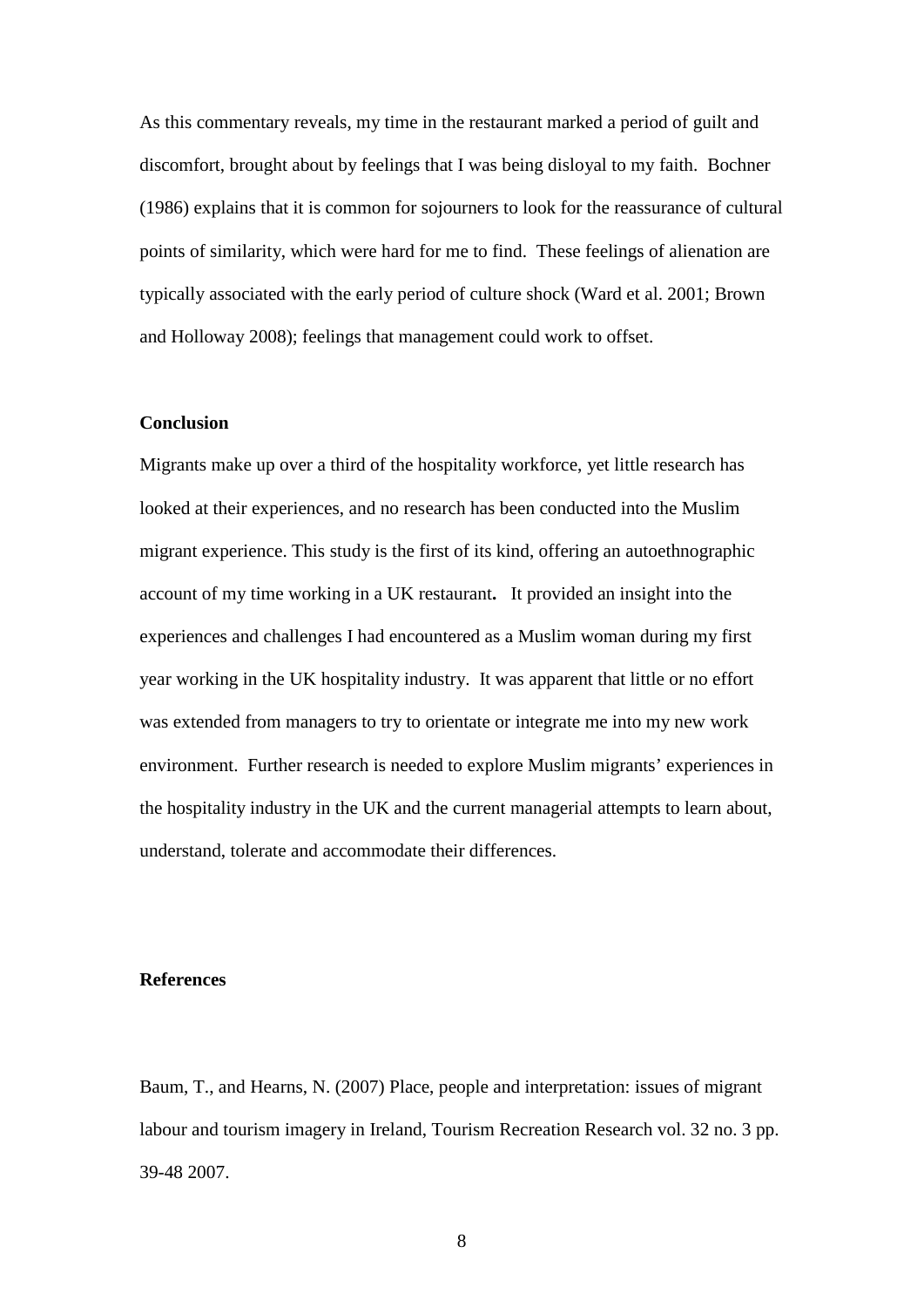Beardsworth, A. and Keil, T. (1997) *Sociology on the menu: an invitation to the study of food and society*, London, Routledge.

Bochner, S. (1986) Coping with unfamiliar cultures: adjustment or culture learning? *Australian Jur4nal of Psychology*, 38, 3, 347-358.

Brown, L. (2009), The role of food in the adjustment journey of international students In: A. Lindgreen and M. Hingley (eds) The New Cultures of Food: Marketing Opportunities from Ethnic, Religious and Cultural Diversity London: Gower.

Brown, L. and Holloway, I. (2008). The initial stage of the international sojourn: excitement or culture shock, *British Journal of Guidance and Counselling*, 36, 1, 33- 49.

Esack, F. (1993), Pebbles in our shoes, *Journal of International Education*, 4, 1,67- 73.

Gilbert, D., Guerrier,Y. and Guy, J. (1998), Sexual harassment issues in the hospitality industry, *International Journal of Contemporary Hospitality Management*, 10, 2, 48-53.

Hayes, H. (2007) (Be) coming Home: An Existential Perspective on Migration, Settlement & the Meaning of Home, *Journal of Existential Analysis*, 18: 1, 2-16. Hofstede, G. (1991). *Culture and Organizations: Software of the Mind*. New York: McGraw-Hill.

Madison, G. (2006). Existential migration, *Existential Analysis*, 17,2 ,238-260. Janta, H., and Ladkin, A. (2009) Polish Migrant Labour in the Hospitality Workforce: Implications for Recruitment and Retention, *Tourism, culture and Communications*. 9 (1-2) 5-15.